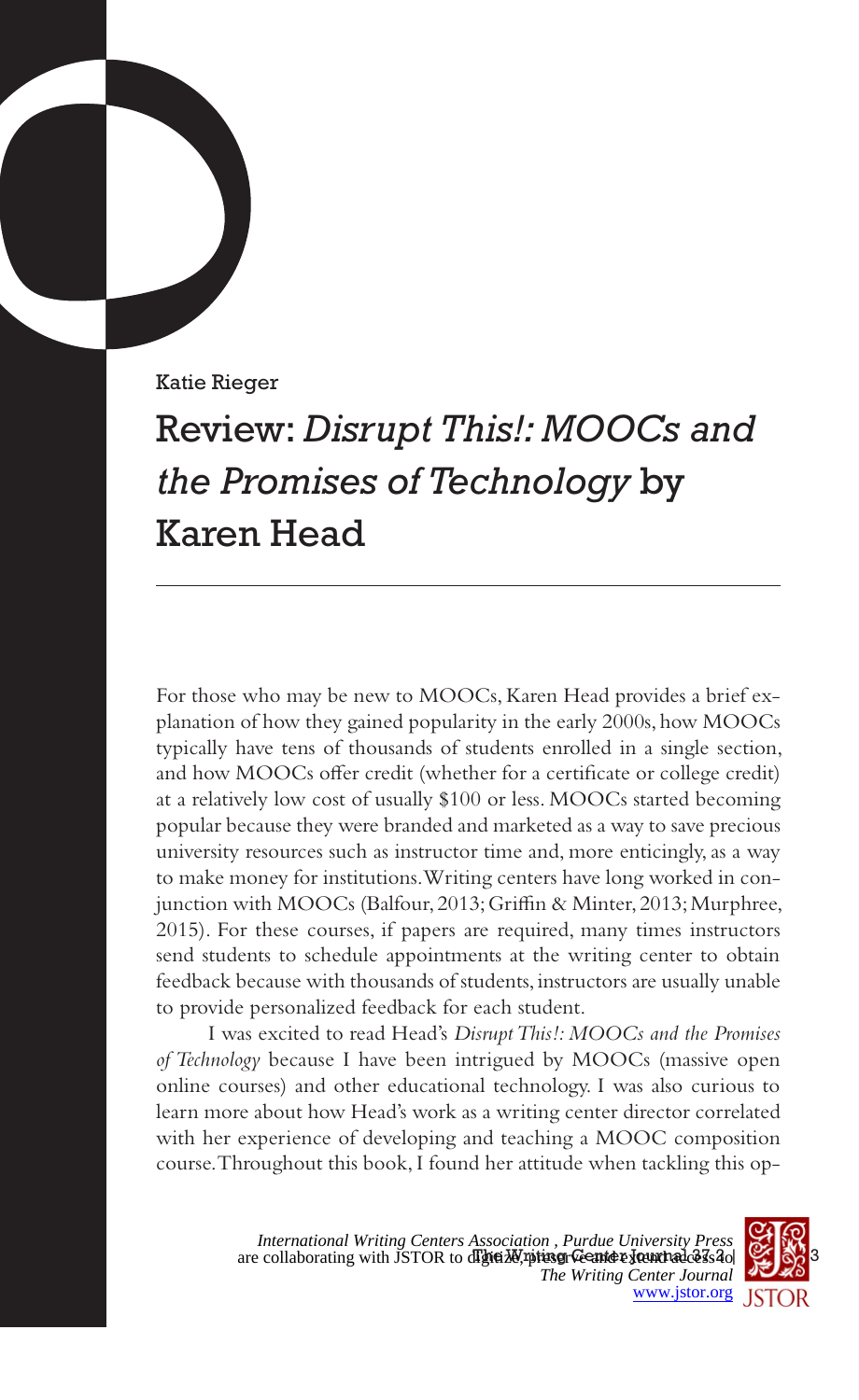portunity to be inspiring. She states she would rather be on the front lines of new technology advances than sit on the sidelines and wait for others to dictate what technology should be used and how it should be used, and she describes her experience in tandem with supporting literature regarding MOOCs as she crafts her narrative. I found her organization throughout the book to be superb. By creating a linear narrative, she guides the reader through her experiences with MOOCs. She uses topical chapters as a way to pause and emphasize critiques of others' works, painful points such as working with other departments with vastly different goals for the project, and lessons learned throughout the project. This organization creates an easily digestible read that engages the reader throughout.

For institutions, academic departments, and student services such as writing centers, which are accustomed to providing much for little and having labor go unrecognized, the idea of MOOCs can be an enticing solution for combatting issues such as funding, physical space, and labor. However, in recent years, scholars have been more critical of the promises surrounding MOOCs. When taking into account how other scholars have described writing centers and their position alongside MOOCs, these critiques become even more serious. Head echoes many of these of critiques and urges administrators to mindfully reflect on technology before implementation with the sole hope of saving money or following a new initiative from another university.

#### **Overview**

Head starts off by depicting her experience of being nudged into the world of MOOCs and follows with chapters focusing, on the one hand, on issues she encountered working with MOOCs and, on the other hand, on critiques of others' works regarding technology in higher education. In her epilogue, she compares her work and her criticism of technology to Kentaro Toyamo's *Geek Heresy: Rescuing Social Change from the Cult of Technology*. The epilogue concisely weaves her arguments and concerns together. Head and Toyamo share similar experiences of entering a technology opportunity with some level of optimism, but both left with more worries about potential pitfalls than hopes for the benefits. Many of their hesitations stem from a lack of meaningful engagement with technology and the users. Head posits that those who wish to champion MOOCs should look to writing centers to better understand the importance of these centers and how they foster meaningful connections every day among tutors, technology, and clients.

Throughout the book, several themes emerge: the tendency of institutions to jump on the technology bandwagon too quickly; institutions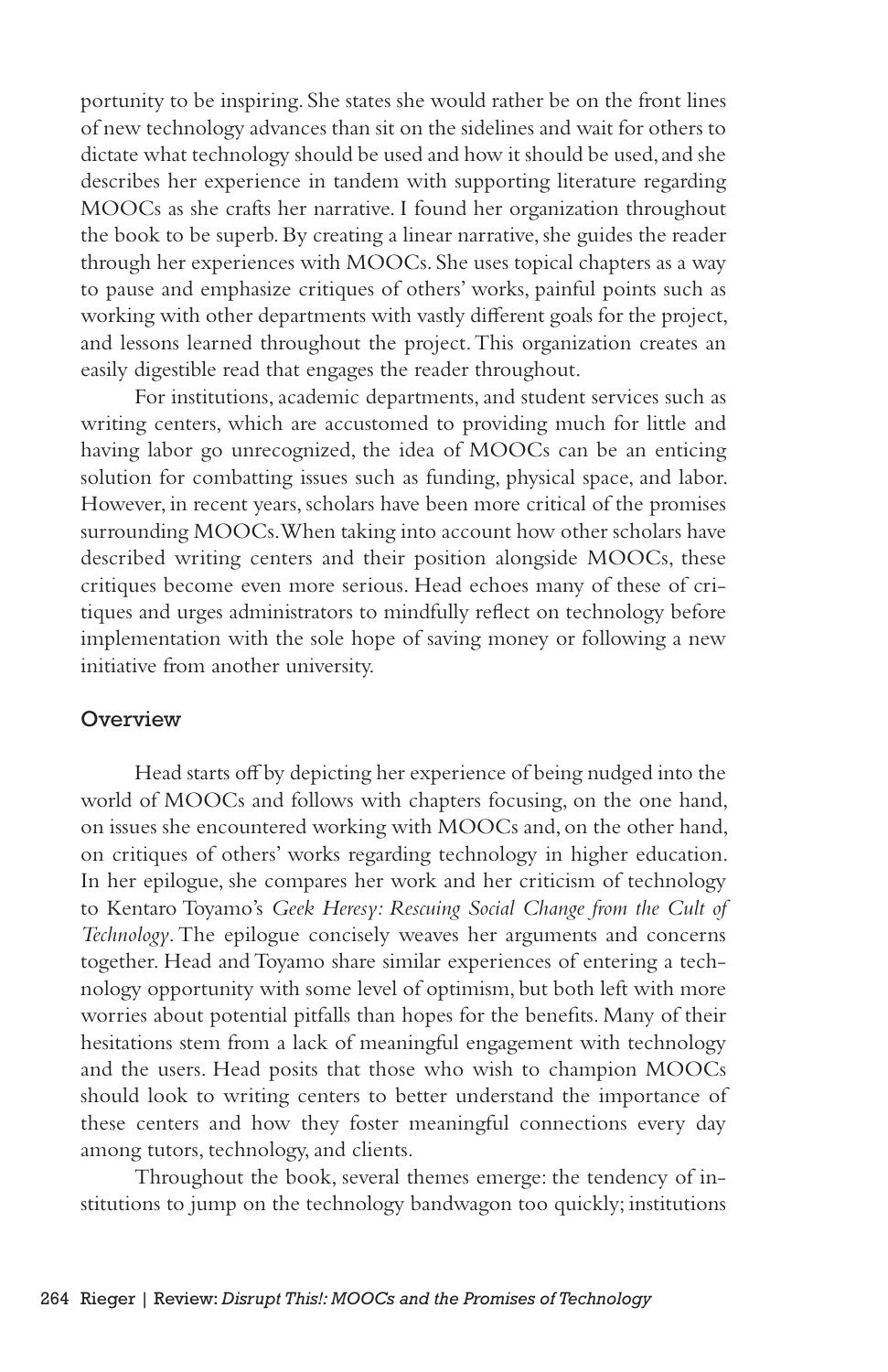using technology to mitigate college prices; the politics of incorporating technology like MOOCs on a college campus; and thoughtful critiques of seminal works. While I thoroughly enjoyed this book, one small critique is that I wish Head had provided more snapshots of how this new role of creating the composition MOOC related to her job duties, especially since she discusses labor issues that can arise when incorporating new technology. Critique aside, she provides many strong themes that would be beneficial to a variety of readers.

### Jumping on the Technology Bandwagon

The pinnacle argument throughout this piece is that universities should be open to disruption while at the same time being thoughtful of implementation and assessment of methods. Head notes a trend in institutions blindly adopting various fashionable technologies or processes as a way to appeal "to legislators and pundits" (p. 7). Head points out that universities can be quick to jump on bandwagons, but when schools do, they seem disinclined to examine rigorously technologies and practices before their implementation. She argues that assessing new technology and practices is paramount in creating sustainability for these initiatives.

I am a reader who enjoys examples, and Head did not disappoint. She carefully supports each claim with clear examples, as in the case of institutions that have been quick to adopt MOOCs: the University of Florida and Texas State University. The University of Florida offered a fully online bachelor's program similar to a MOOC with the intention of enrolling out-of-state students who would pay out-of-state tuition. The hope was that this initiative would bring in a considerable amount of revenue to the university. Texas State University created what they called the "free first year," in which nontraditional students were encouraged to complete their first year using MOOCs and pay \$90 for the standardized test after each course. Head exemplifies her critique of universities jumping on the bandwagon too quickly when she explains how the University of Florida had to cancel its online program less than two years after its inception because of too few out-of-state students signing up and the loss of institutional money. She offers Texas State as a potential example to monitor over the next few years, although she is quick to mention the large-scale, up-front philanthropy efforts that were required to start this MOOC, as well as the up-front funding required for most MOOCs. The validity of the claim that MOOCs save (or increase) resources is examined several times throughout the book.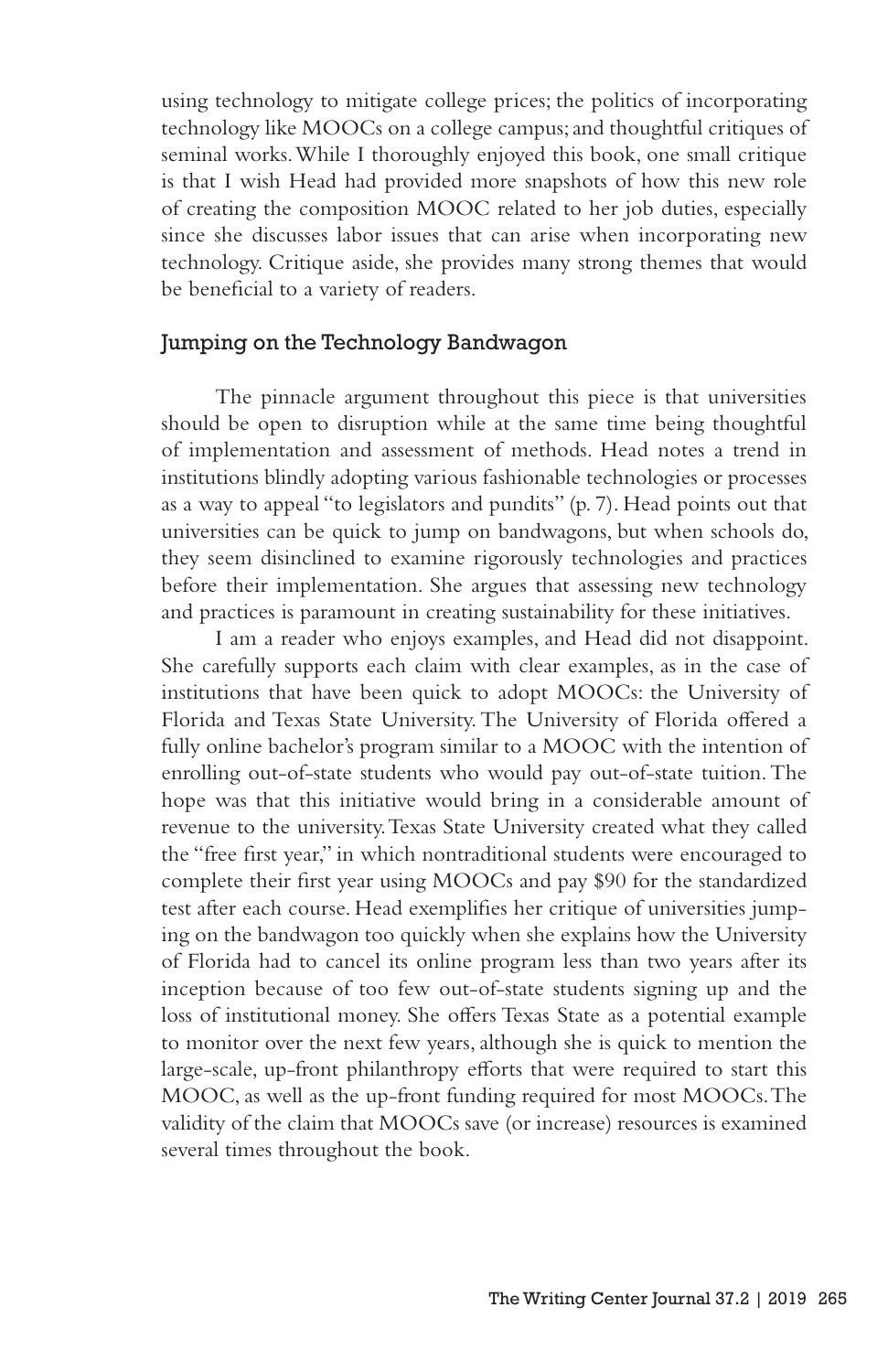## Using Technology to Mitigate College Costs and Save Resources

It is clear that Head believes MOOCs most likely redistribute resources elsewhere rather than saving or generating resources for an institution. This claim about redistribution of resources (rather than saving resources) is found in much of MOOC literature, especially as it relates to writing centers. For example, there is a trend of MOOCs using writing center consultants or class peers to review student papers (Griffin & Minter, 2013; Murphree, 2015). So, while instructors are typically "saving time" by not reading these essays or are increasing revenue for their department by offering these courses, this labor has been reallocated to the writing center, which may or may not see any of the funding associated with the MOOC. For writing centers who typically start with limited resources, MOOCs have the possibility of adding to the strain of limited resources and uncompensated labor. Additionally, writing components in MOOC courses have reallocated potential resources in other ways. For example, MOOC literature has focused on the emergence of controversial tools such as the automated essay scoring (AES) application and calibrated peer review, which can be added to MOOC classes (usually for a fee). These tools remove yet another element of personal connection, an element of learning Head encourages. While Head acknowledges the bottom-line needs of the university, such as enrollment and numbers, she continually argues for the students' needs to be considered first and foremost. These political interactions become another emerging theme throughout *Disrupt This!*.

## Politics of Incorporating Technology like MOOCs

As readers, we feel the palpable tension between Head, who does her best to create a meaningful learning experience in her course, and others who are involved in the process (administrators, Coursera, etc.) who push back because of different motives. After securing a \$50,000 grant from the Gates foundation, Head was notified her project would be handled by Georgia Tech's Center for 21st Century Universities (C21U). While this department was designated to oversee the funds, neither she nor any of the full-time staff of 19 received any compensation. Rather, C21U allocated these funds mostly to production costs and administrative fees. Head was able to fight to secure a small amount of the grant to partially compensate postdocs, but she found the labor her team provided went largely uncompensated. Overwork has appeared as a concern in recent scholarship that advocates for attention to writing center labor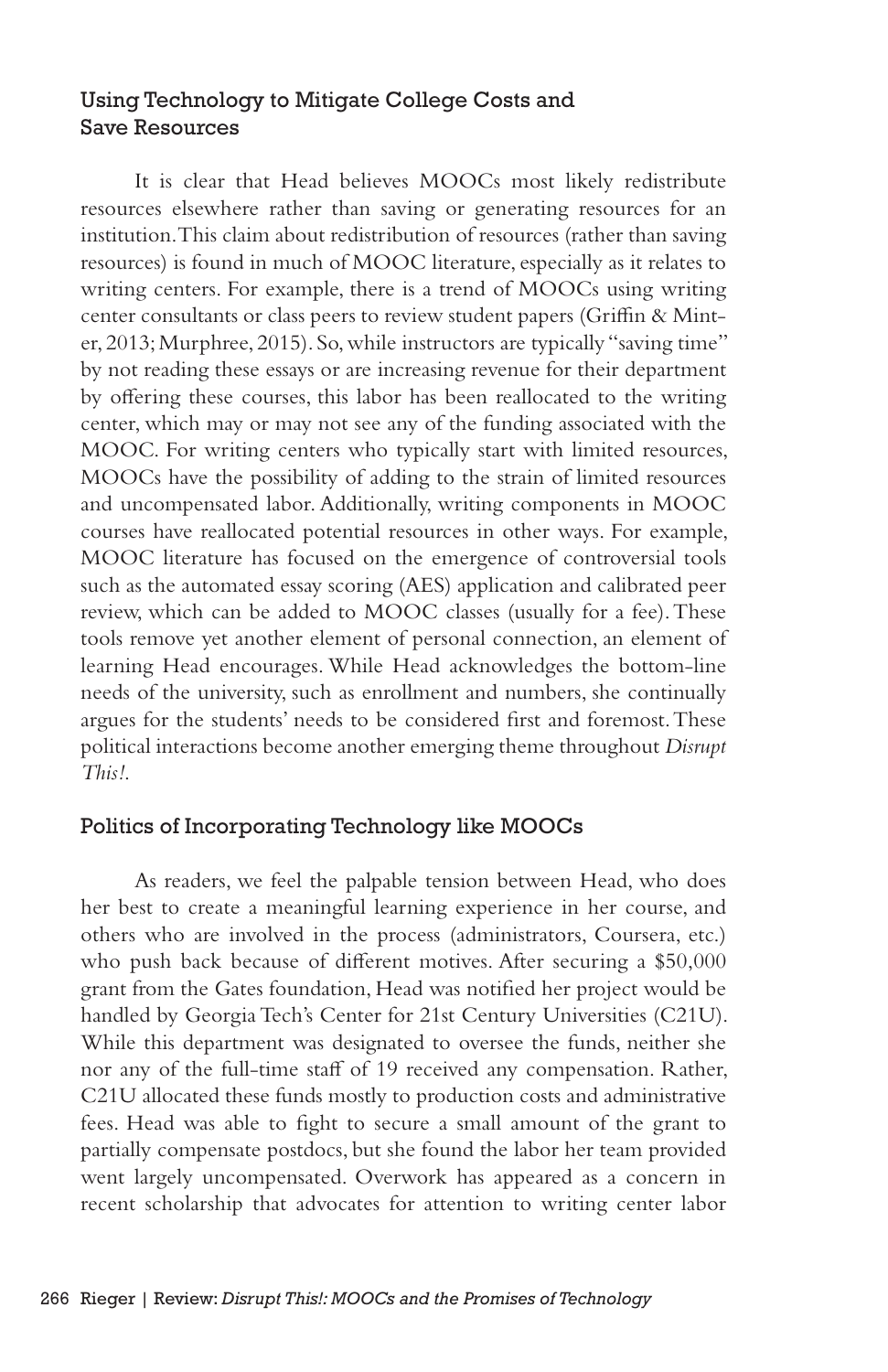issues, such as *The Working Lives of New Writing Center Directors* (Caswell, Grutsch McKinney, & Jackson, 2016) or *Contingency, Exploitation, and Solidarity: Labor and Action in English Composition* (Kahn, Lalicker, & Lynch-Biniek, 2017), which advocate for compensating the various forms of labor in writing centers and writing studies. While Head found herself in a complicated political web regarding compensation, there were several more limitations and stipulations imposed on her team and project that negatively affected the course and her experience. These experiences led her to draw upon and offer critiques of seminal and prominent pieces in writing center and educational technology studies.

## Thoughtful Critiques

One of my favorite aspects of *Disrupt This!* is the continual thread tying Head's experiences with her Composition 2.0 MOOC to thoughtful critiques of seminal works by Richard DeMillo (2011), Clayton Christensen (1997), and others. Head argues some of these scholars may be too far removed from students to adequately make claims about students' needs and desires regarding technology and MOOCs. She cites powerful examples of many top, student-centered MOOC researchers who have actually been far removed from students for years, and as a field, we should examine these authors' works more carefully. While critiquing others, Head humbly shares her own privileges, such as her small class size and low course loads, and discusses how they may shape her own experiences and thoughts.

She argues that one aspect that sets her apart from several of the other authors who have written about MOOCs is her experience in a writing center. This experience has shaped her understanding of the importance of connecting with students and creating more personalized or individualized touches in courses. She argues that MOOCs struggle because of this lack of a personal connection, and those who are creating MOOCs could learn a great deal from writing center directors. As a last remark, Head leaves the reader with the understanding that the abundance of technology is not the issue; rather, it is the lack of meaningful engagement through technology. *Disrupt This!* does not disappoint and provides a transparent, thoughtful, and enjoyable read.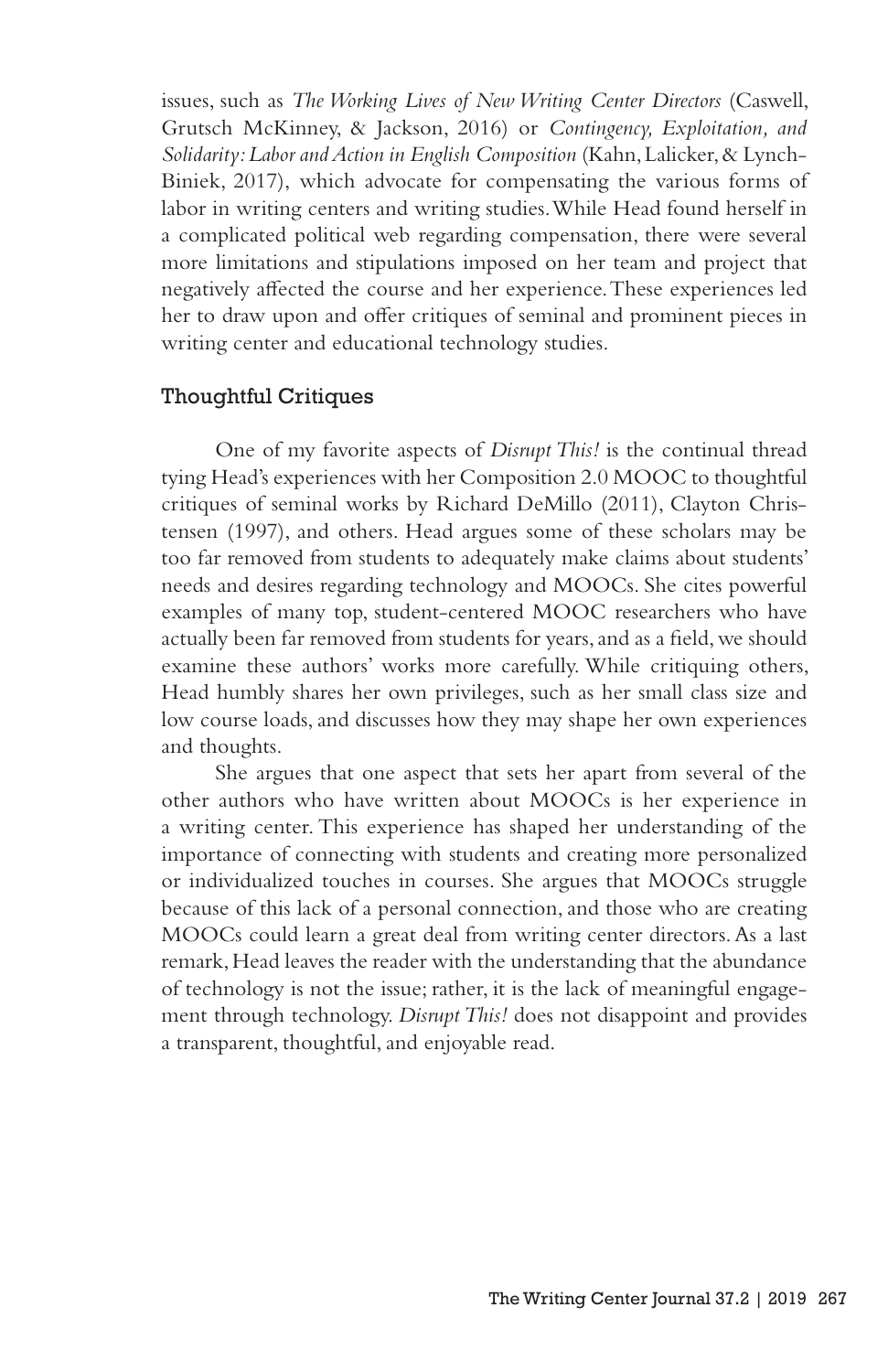### References

- Balfour, S. (2013). Assessing writing in MOOCs: Automated essay scoring and calibrated peer review. *Research & Practice in Assessment, 8*(1)*,* 40–48.
- Caswell, N. I., Grutsch McKinney, J., & Jackson, R. (2016). *The working lives of new writing center directors.* Logan: Utah State University.
- Christensen, C. (1997). *The innovator's dilemma: When new technologies cause great firms to fail.* Brighton: Harvard Business School Press.
- DeMillo, R. (2011). Abelard to apple: The fate of American colleges and universities. Cambridge: The MIT Press.
- Griffin, J., & Minter, D., (2013). The rise of the online writing classroom: Reflecting on the material conditions of college composition teaching. *College Composition and Communication, 65*(1)*,* 140–161.
- Head, K. (2017). *Disrupt this!: MOOCs and the promise of technology.* Boston: University Press of New England.
- Kahn, S., Lalicker, W., & Lynch-Biniek, A. (2017). *Contingency, exploitation, and solidarity: Labor and action in English composition.* Boulder, CO: The WAC Clearinghouse.
- Murphree, D. (2015). Flipping the history classroom with an embedded writing consultant: Synthesizing inverted and WAC paradigms in a university history survey course. *The Social Studies, 106*(5)*,* 218–225.
- Toyamo, K. (2015). *Geek heresy: Rescuing social change from the cult of technology.* New York: PublicAffairs.

**Katie Rieger** is an assistant professor of English at Benedictine College. Her research interests include WAC work, intercultural communication, educational technology, and assessment. She is currently collaborating on a research project about WAC opportunities arising from technical writing workshops.